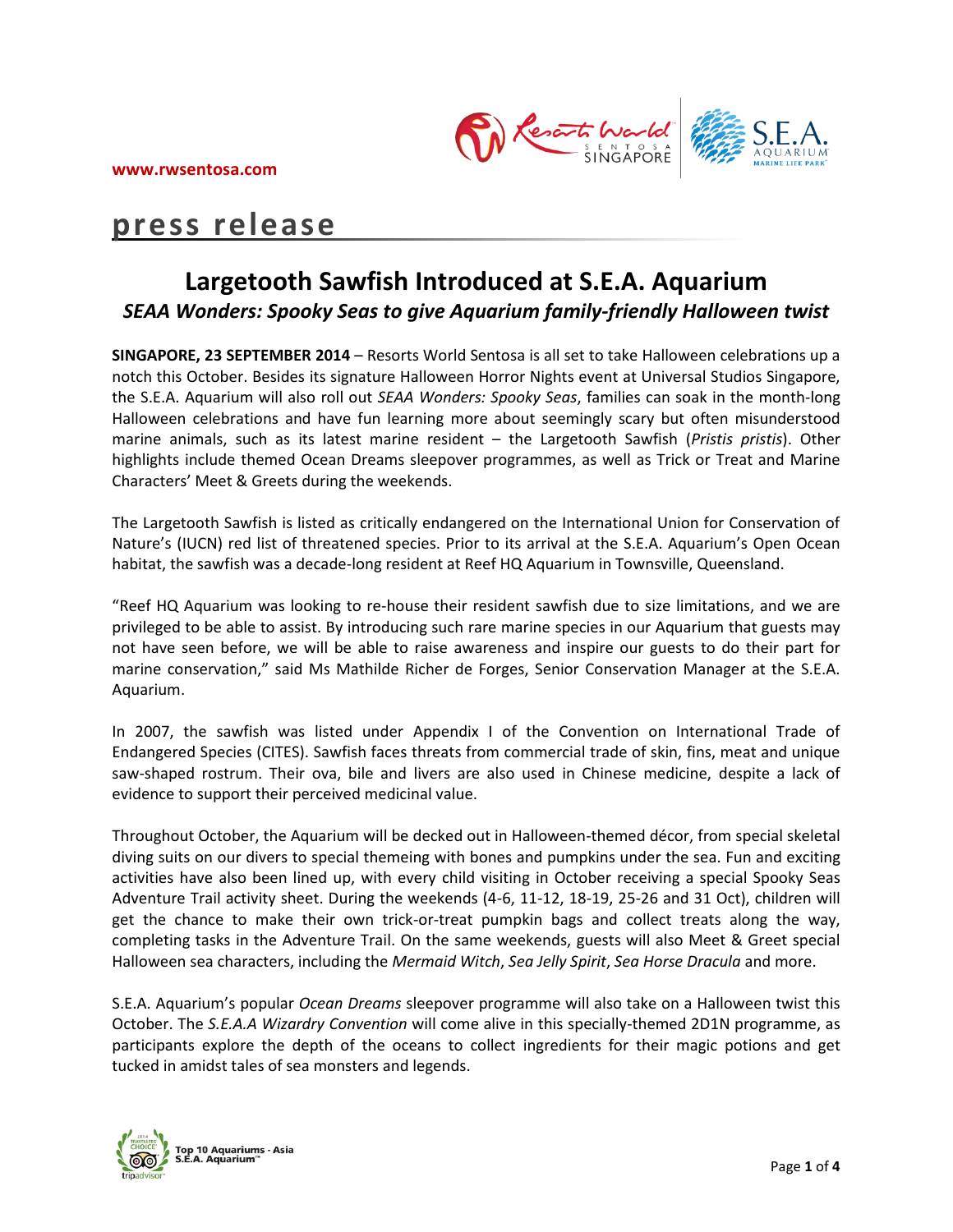For more information on the list of activities lined up for *SEAA Wonders: Spooky Seas*, please refer to Annex A. Guests may also refer to [www.rwsentosa.com/SEAAquarium/SEAAWonders](http://www.rwsentosa.com/SEAAquarium/SEAAWonders) for more information and special promotions.

- End -

#### **ABOUT RESORTS WORLD SENTOSA**

Resorts World Sentosa (RWS), Asia's ultimate destination resort, is located on Singapore's resort island of Sentosa. Spanning 49 hectares, the resort opened in January 2010 and welcomed over 45 million visitors in its first three years of opening. RWS is home to two mega attractions - the region's first-and-only Universal Studios theme park and the Marine Life Park, which comprises the S.E.A. Aquarium (one of the world's largest aquariums) and Adventure Cove Waterpark. Other attractions include a Maritime Experiential Museum, an award-winning destination spa, a casino, six unique hotels, the Resorts World Convention Centre, celebrity chef restaurants, and specialty retail outlets. The resort also offers world-class entertainment, from original resident productions to concerts and public shows such as the Crane Dance and the Lake of Dreams. RWS was named "Best Integrated Resort" in 2011, 2012 and 2013 at the TTG Travel Awards, which recognizes the best of Asia-Pacific's travel industry. RWS is wholly owned by Genting Singapore, a company of the Genting Group.

/ResortsWorldatSentosa @rwsentosa#seaaquarium

#### **MEDIA CONTACTS**

#### **Resorts World Sentosa**

Linette Lin/ Clement Ng linette.lin@rwsentosa.com / [clement.xjng@rwsentosa.com](mailto:clement.xjng@rwsentosa.com) Tel: +65 6577 9762 / +65 6577 9761 Mobile: +65 9277 2738 / +65 9815 4490 **ATE Integrated Communications (for Resorts World Sentosa)** Debbie Pereira [debbie@ate.bz](mailto:debbie@ate.bz) Tel: +65 6592 0543

#### **NOTE TO EDITORS**

**For high resolution images, please download them at: [http://spookyseas.rwsentosa.media.](http://spookyseas.rwsentosa.media./)**



The Largetooth Sawfish is the latest marine resident to be introduced at the S.E.A. Aquarium. Residing in the Open Ocean habitat, the sawfish is an exotic marine species that is facing threats in nature due to overfishing.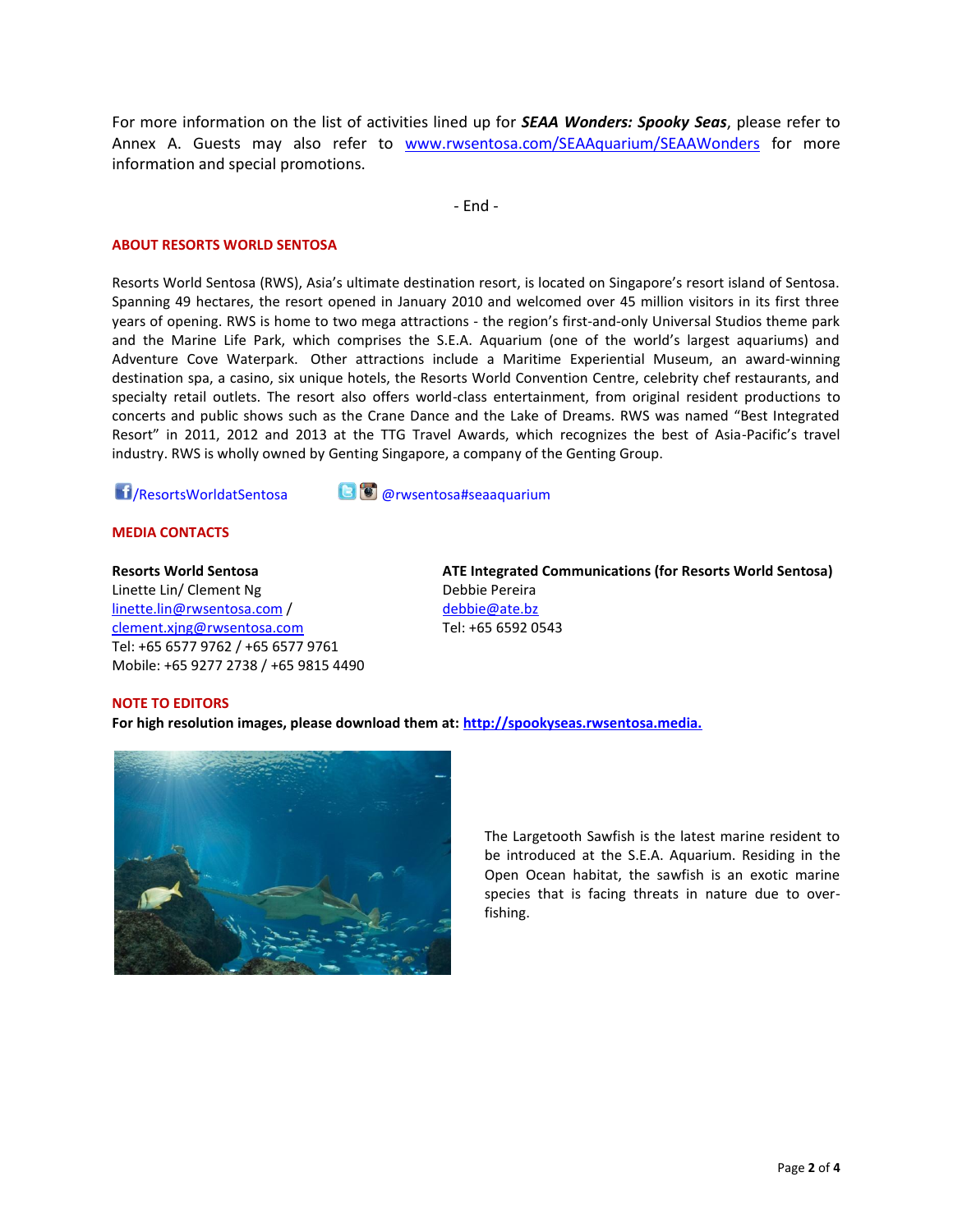# **SEAA Wonders: Spooky Seas**

#### **Spooky Seas Adventure Trail**

An activity sheet will be presented to every child upon entering S.E.A. Aquarium. Through 12 activity stations across the aquarium, the Spooky Seas Adventure Trail will take children around the Aquarium introducing them to seemingly scary animals allowing them to learn about misunderstood species.

#### Dates: Daily

A special edition of the Adventure Trail will be introduced on weekends, with a trick-or-treat elements. Children will get the chance to make their own pumpkin bags at the Shipwreck habitat, and collect treats along the way while completing tasks in the Adventure Trail. Visitors can also get to meet & greet with marine characters dressed up for Halloween.

Dates (for Trick or Treat edition): 4-6, 11-12, 18-19, 25-26, 31 October 2014

#### **Ocean Dreams: Spooky Seas Edition**

The iconic sleepover programme at S.E.A. Aquarium takes on a Halloween twist, where you become witch or wizard apprentices at the S.E.A.A wizardry convention! Be entertained by spooky legends of the seas, learn about deep-sea creatures through Halloweenthemed games, and embark on an exclusive spell-binding journey of the aquarium. Advance to become Master Wizards or Witches equipped with knowledge to save our oceans and seas from harm! Suitable for families with kids from 6 years old onwards - wizarding attire strongly recommended!

Drift into slumber with tales of oceanic legends as you gaze at shimmering schools of fish in front of the spectacular Open Ocean Habitat, home to more than 100,000 marine animals from over 800 species, including majestic manta rays, goliath groupers and leopard sharks.

Dates: 18 and 31 October 2014 Time: 5pm - 11am (following Day) Price: S\$193 (Adult); S\$173 (Child & Senior); S\$688 (Family Package of 2 Adults and 2 Children) For reservations: Call +65 6577 7515, or emai[l public.programmes@rwsentosa.com](mailto:public.programmes@rwsentosa.com) at least 2 weeks prior to event.